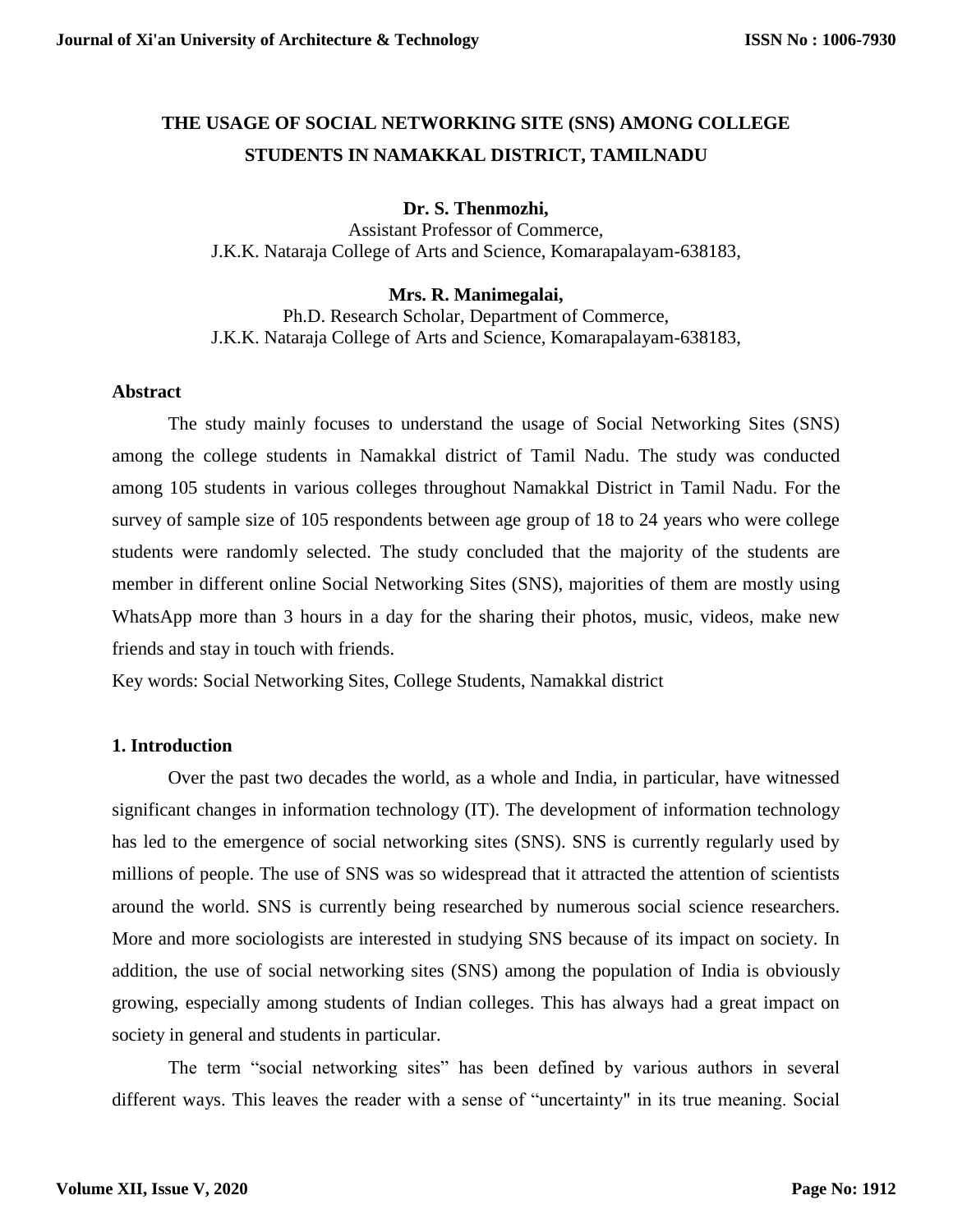networking sites can be broadly defined as online social spaces designed to facilitate communication, collaboration and content sharing in contact networks. Social networking sites allow users to manage, create and submit their social networks on the Internet. Social networking sites are usually made up of other people; they may also include profiles of events, companies, even political parties. People use social networking sites for countless activities. Among the most common applications: connecting to existing networks, creating and developing friendships / contacts, creating a network presence for your users, viewing content / searching for information, creating and configuring profiles, and so on. Social networking sites quickly gained popularity. Throughout the world, active membership in SNS reached in 2020 to 2.23 billions in Facebook, 1.9 billions in YouTube, 1.5 billions in WhatsApp, 1 billion in Instagrams and 500 millions in TikTok. A social network is a collection of people connected by a multitude of relationships. Social networking sites "virtually" connect people who may or may not "know" each other. They provide a quick exchange of knowledge, a high level of dialogue and joint communication through text, audio and video. Boyd and Allison1 define social networking sites as: "web services that allow people i. Build a public semi-public profile in a limited system, ii. make a list of other users with whom they have a connection, and iii. view and view their list of connections and connections made by other users in the system. The nature and nomenclature of these compounds may vary from site to site". In general, college students are more interested in using advanced technology in any field than in any other age group. This is also true for communications. In the SNS user category, most are youth. In India, this fact is confirmed by various studies, and therefore today the use of SNS has become a large part of the life of students in India. However, the range of studies conducted to use SNS among college students is medium in India. Therefore, the study is aimed at conducting preliminary studies on the model of SNS use by Indian students.

#### **2. Review of literature**

Purinat Yamakanith et al. (2014) conducted a study to examine the impact of SNS on the interpersonal relationships of college students, as well as build a profile that can reflect the model of SNS use by college students. Six hundred students were selected from the cities of Chennai and Coimbatore to obtain primary data; For this purpose, survey methods were used. The study showed that due to the availability of SNS, the connection between college students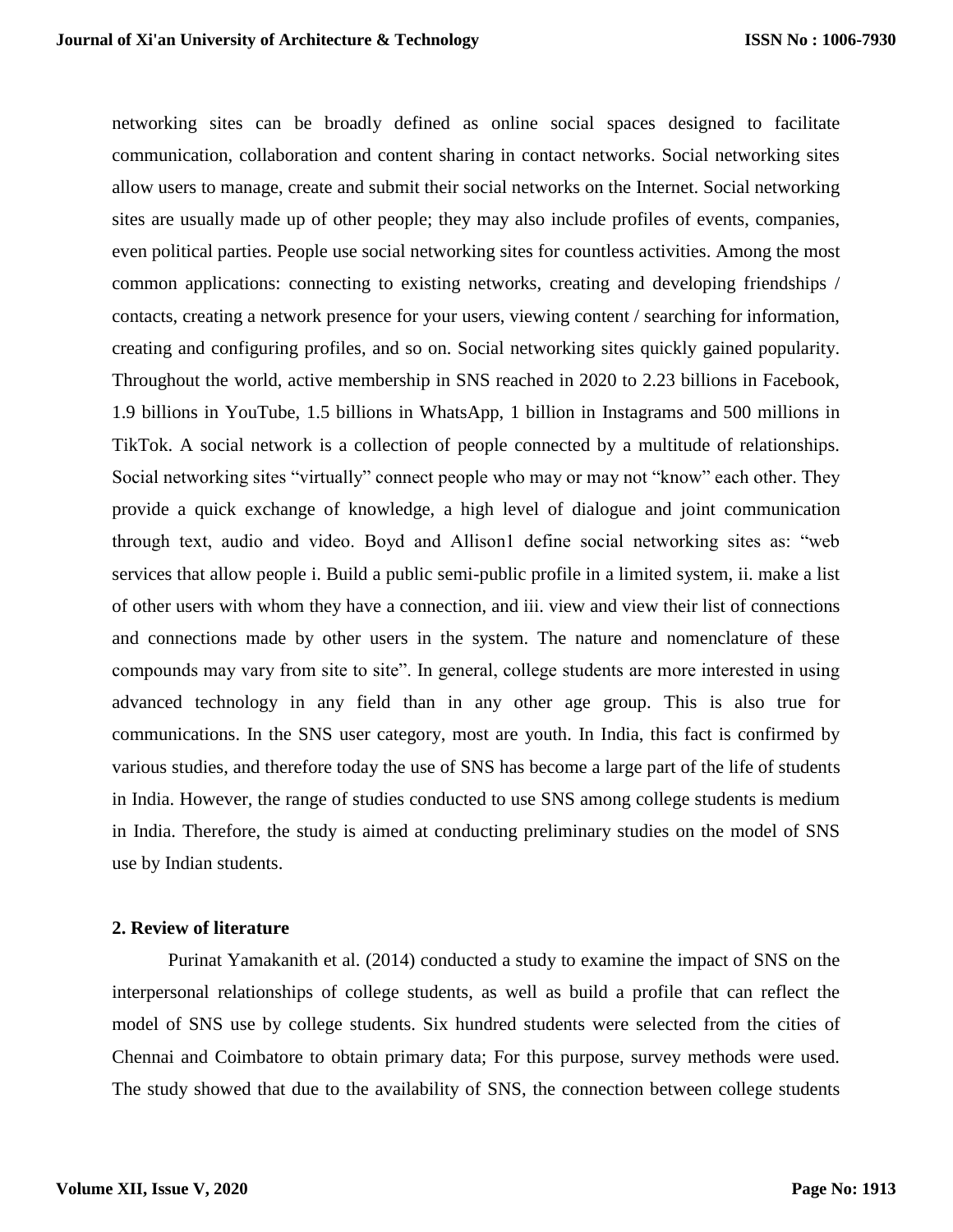and their family members, between college students and their friends has increased. This training college studied the features of using SNS by students, their purpose of using SNS, the amount of time they spend, their preferred SNS, the degree of their trust in online friends, and many other interesting aspects related to the preservation of scientific research. as a base. This provides a perspective for studying the technological consequences for society in the field of sociology.

Nor Zairah et al. (2015) tried to understand how students use such applications, how they interact on these sites, and how they influence the use of Facebook in formal learning and as a means of communicating in courses. The results of this study showed that most respondents use Facebook from about 30 minutes to 2 hours a day. They also use Facebook not only to exchange entertainment materials, but also to communicate with their classmates on topics related to the course. Like the results of another study, students chatted on Facebook using the "one to many" style, but in a more passive mode, as in most cases, they are not the creators of the content, but only as a viewer. This study can be expanded to examine the deeper habits of using SNS by graduate students.

Tolga Gok (2016) attempted to study the positive and negative effects of social networking sites on the learning and habits of female and male students. The study was conducted on 220 students in a vocational school. Data was collected using a questionnaire designed to collect student opinions on digital technology and social networks. The results showed that digital technologies and social networking sites negatively affect learning and student habits. Some suggestions related to the results were presented in the study.

Heba Mohammad et al. (2017) conducted a study to determine which social networking website students use and to find out how students use social networking websites in the learning process. The results show that students use social networking sites, spending a lot of time on them; most of them claim to use social networking sites every 30 minutes. Some of them agreed on the advantages and disadvantages of using social networks. This indicates students' awareness of the bad and good side of using these SNS. However, most of them agree that using SNS is considered a waste of time. This is due to the lack of time management skills that can be improved and improved through workshops on best practices in time management. Teachers are required to manage and regulate the use of SNS in the educational process.

Liqiong Liu et al. (2018) conducted a study to examine the factors that influence Chinese students on the adoption and use of social networking sites (SNS) and recommendations that can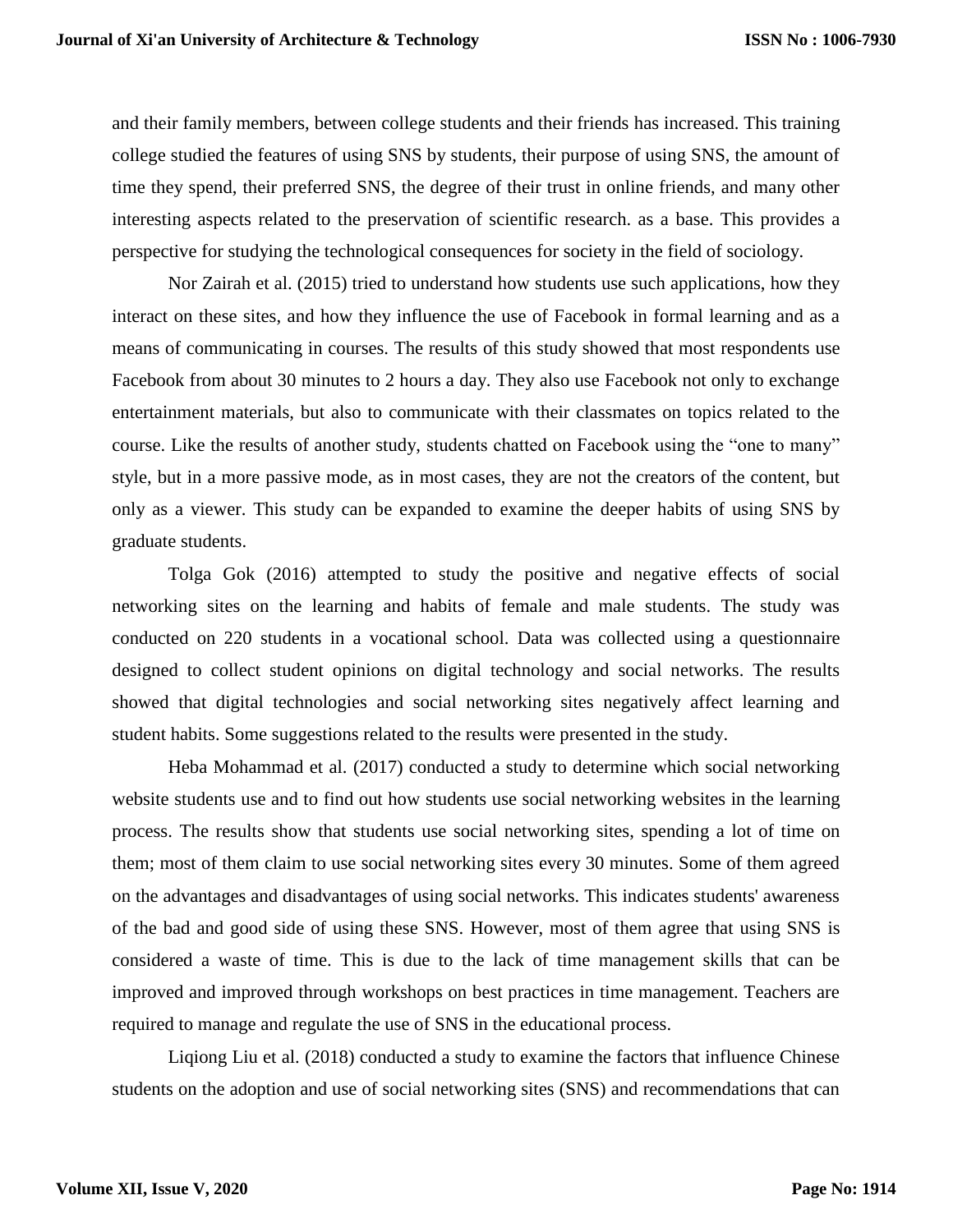help these students use SNS correctly. Correlation and multiple regression analysis showed that perceived value, pleasure, and influence positively influence people's intentions to use SNS. The study concluded that SNS should constantly improve the quality of its services, increase the content of its services, constantly optimize the structural structure and navigation design, simplify the work of users and increase the perceived value of its potential users. In addition, SNS should pay attention to the experience of its users, expand its entertainment application and fun content, increase the perceived pleasure of users from using it, increase the advertising power of its website, and increase the promotion coefficient for old users who invite new users to the full use their social influence of the collective norm and increase the perceived influence of users on its use.

#### **3. Objectives**

The study mainly focuses to understand the usage of Social Networking Sites (SNS) among the college students in Namakkal district of Tamil Nadu.

#### **4. Methodology**

The study was conducted among 105 students in various colleges throughout Namakkal District in Tamil Nadu. For the survey of sample size of 105 respondents between age group of 18 to 24 years who were college students were randomly selected. The age group of 18-24 years was chosen because they are active users of SNS, and they were the first to introduce advanced application technologies. Surveys were conducted through personal distribution of questionnaires, and some data was collected during the interview. This study also includes both direct and observation method, where direct observation was conducted with students, their peers and friends, which helped to clarify some facts related to the study.

#### **5. Results**

The results of the study is analysed about the educational status, membership status, use of Social Networking Sites (SNS), time spend for SNS and reasons for using SNS of the college students in Namakkal district of Tamil Nadu and presented in the following tables- 1 to 5.

The gender wise classification of their educational status is worked out and presented in table-1.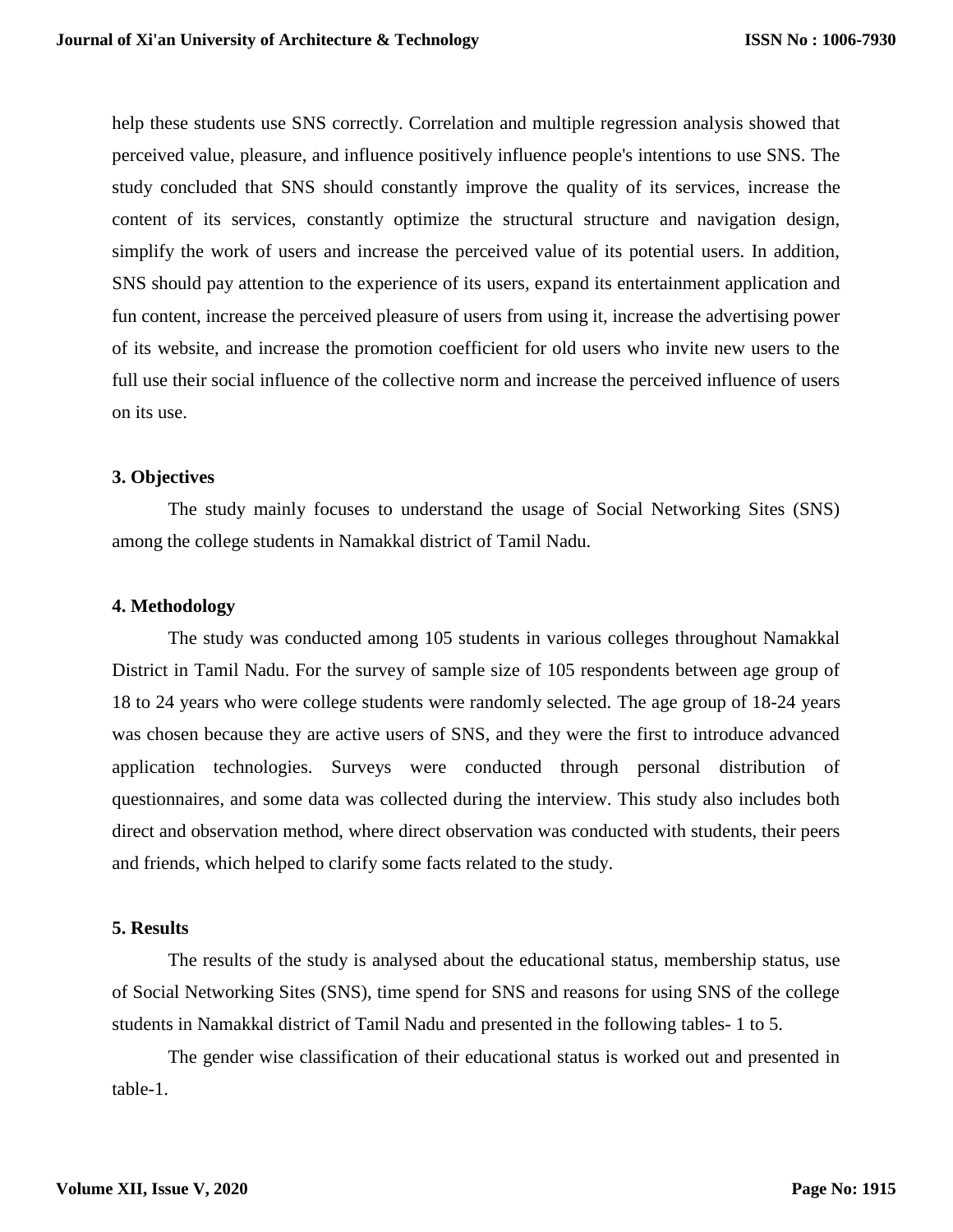|                           |             | <b>Gender</b> | <b>Total</b> |
|---------------------------|-------------|---------------|--------------|
| <b>Educational status</b> | <b>Male</b> | <b>Female</b> |              |
| <b>UG</b> students        | 30          | 14            | 44           |
|                           | 38.96%      | 50.00%        | 41.90%       |
| <b>PG</b> students        | 33          | 10            | 43           |
|                           | 42.86%      | 35.71%        | 40.95%       |
| <b>Research Scholars</b>  | 14          | 4             | 18           |
|                           | 18.18%      | 14.29%        | 17.14%       |
| Total                     | 77          | 28            | 105          |
|                           | 100.00%     | 100.00%       | 100.00%      |

**Table-1: gender wise educational status of the college students**

Source: Calculated data

From the table-1 it is indicated that out of 105 sample college students selected for the study, 77 of the students are male and 28 of them are female. Of them, 41.90 percent of the students are studying under graduate courses, 40.95 percent of the students are studying post graduate courses and 17.14 percent of them are research scholars.

The gender wise classification of their membership status in online Social Networking Sites is worked out and presented in table-2.

|                                                    |             | <b>Gender</b> |              |
|----------------------------------------------------|-------------|---------------|--------------|
| <b>Member of any Online Social Networking Site</b> | <b>Male</b> | Female        | <b>Total</b> |
| Yes                                                | 61          | 22            | 83           |
|                                                    | 79.22%      | 78.57%        | 79.05%       |
| N <sub>o</sub>                                     | 16          | 6             | 22           |
|                                                    | 20.78%      | 21.43%        | 20.95%       |
| Total                                              | 77          | 28            | 105          |
|                                                    | 100.00%     | 100.00%       | 100.00%      |

**Table-2: Gender Wise Membership Status of the college students**

Source: Calculated data

From the table-2 it is showed that out of 77 male students, 79.22 percent of the students are member of different online Social Networking Sites (SNS) and 20.78% of them are not member in any Social Networking Sites. Among 28 female students, 78.57 percent of the students are member of different online Social Networking Sites (SNS) and 21.43% of them are not member in any Social Networking Sites. Thus in all, 79.05 percent of the students are member of different online Social Networking Sites (SNS) and 20.95% of them are not member in any Social Networking Sites.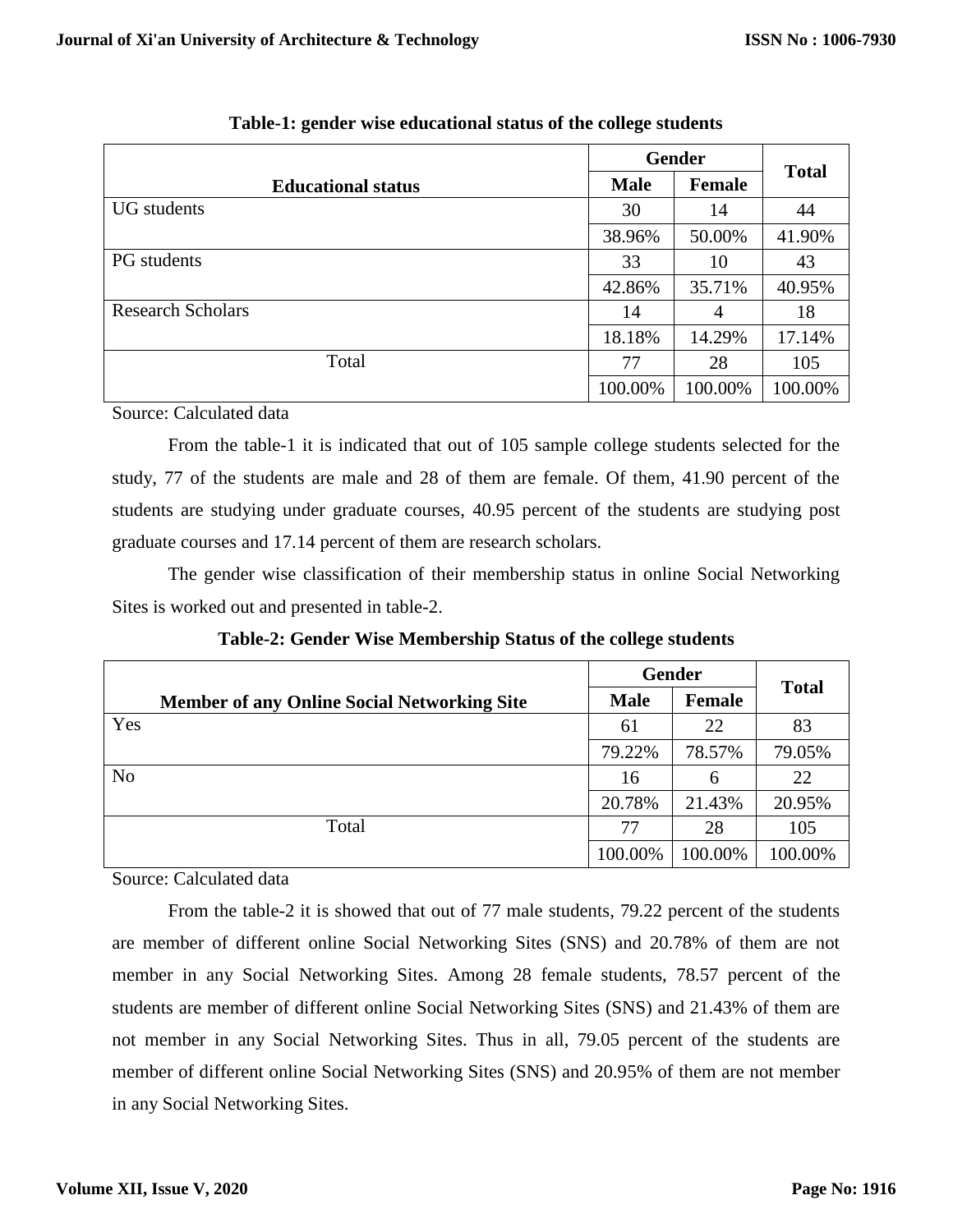The gender wise classification of SNS applications among the college students is worked out and presented in table-3.

|                                |             | <b>Gender</b> | <b>Total</b> |
|--------------------------------|-------------|---------------|--------------|
| <b>Use of SNS Applications</b> | <b>Male</b> | <b>Female</b> |              |
| WhatsApp                       | 34          | 14            | 48           |
|                                | 44.16%      | 50.00%        | 45.71%       |
| Instagram                      | 15          | 2             | 17           |
|                                | 19.48%      | 7.14%         | 16.19%       |
| Facebook                       | 13          | 5             | 18           |
|                                | 16.88%      | 17.86%        | 17.14%       |
| Others                         | 15          | 7             | 22           |
|                                | 19.48%      | 25.00%        | 20.95%       |
| Total                          | 77          | 28            | 105          |
|                                | 100.00%     | 100.00%       | 100.00%      |

**Table-3: Gender wise Use of Social Networking Sites among College students**

Source: Calculated data

From the table-3 it is observed that out of 77 male students, 44.16 percent of the students are using WhatsApp, 19.48 percent of the students are using Instagram, 16.88 percent of the students are using Facebook and 19.48 percent of the students are using other social networks sites like Youtube, Googlepus, Linkedin, etc. Among 28 female students, 50.00 percent of the students are using WhatsApp, 7.14 percent of the students are using Instagram, 17.86 percent of the students are using Facebook and 25.00 percent of the students are using other social networks sites. Thus in all, 45.71 percent of the students are using WhatsApp, 16.19 percent of the students are using Instagram, 17.14 percent of the students are using Facebook and 20.95 percent of the students are using other social networks sites.

The gender wise classification of their times spend on SNS in a day is worked out and presented in table-4.

|                                                |             | <b>Gender</b> |              |
|------------------------------------------------|-------------|---------------|--------------|
| Time spend on social networking sites in a day | <b>Male</b> | <b>Female</b> | <b>Total</b> |
| More than three hours                          | 18          |               | 26           |
|                                                | 23.38%      | 28.57%        | 24.76%       |
| More than two hours                            | 32          | 10            | 42           |
|                                                | 41.56%      | 35.71%        | 40.00%       |
| More than one hour                             | 18          |               | 22           |

**Table-4: Time Spend on SNS in a day among College students**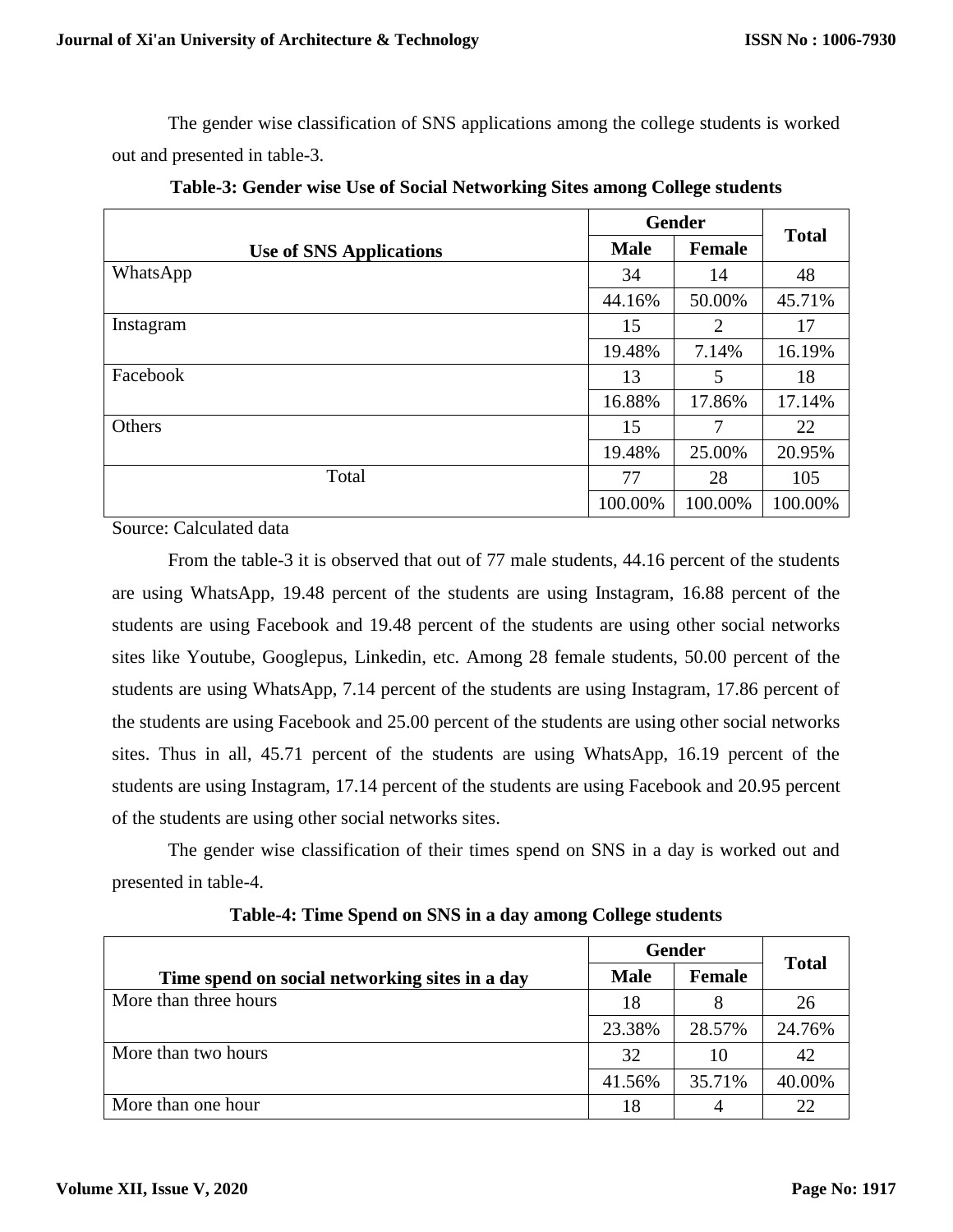|                      | 23.38%  | 14.29%   | 20.95%  |
|----------------------|---------|----------|---------|
| Less than one hour   | 4       | $\sigma$ | 10      |
|                      | 5.19%   | 21.43%   | 9.52%   |
| Less than 30 minutes |         |          |         |
|                      | 6.49%   |          | 4.76%   |
| Total                | 77      | 28       | 105     |
|                      | 100.00% | 100.00%  | 100.00% |

Source: Calculated data

From the table-4 it is showed that out of 77 male students, 23.38 percent of the students spend more than 3 hours for using Social Networking Sites in a day, 41.56 percent of the students spend more than two hours, 23.38 percent of the students spend more than one hour, 5.19 percent of the students spend less than one hour and 6.49 percent of the students spend less than 30 minutes. Among 28 female students, 28.57 percent of the students spend more than 3 hours for using Social Networking Sites in a day, 35.71 percent of the students spend more than two hours, 14.29 percent of the students spend more than one hour and 21.43 percent of the students spend less than one hour. Thus in all, 24.76 percent of the students spend more than 3 hours for using Social Networking Sites in a day, 40.00 percent of the students spend more than two hours, 20.95 percent of the students spend more than one hour, 9.52 percent of the students spend less than one hour and 4.76 percent of the students spend less than 30 minutes.

The gender wise classification of the reasons of using Social Networking Sites among College Students is worked out and presented in table-5.

|                                                         |        | Gender | Total  |
|---------------------------------------------------------|--------|--------|--------|
| <b>Reasons for using SNS</b>                            | Male   | Female |        |
| Share photos, music, videos                             | 22     | 5      | 27     |
|                                                         | 28.57% | 17.86% | 25.71% |
| Make new friends                                        | 18     | 11     | 29     |
|                                                         | 23.38% | 39.29% | 27.62% |
| Stay in touch with friends                              | 15     | 6      | 21     |
|                                                         | 19.48% | 21.43% | 20.00% |
|                                                         | 13     | 4      | 17     |
| Looking at/reading other people's profiles              | 16.88% | 14.29% | 16.19% |
|                                                         | 9      | 2      | 11     |
| Communicate with classmates about course-related topics | 11.69% | 7.14%  | 10.48% |
| Total                                                   | 77     | 28     | 105    |

**Table-5: Reasons of using Social Networking Sites among College Students**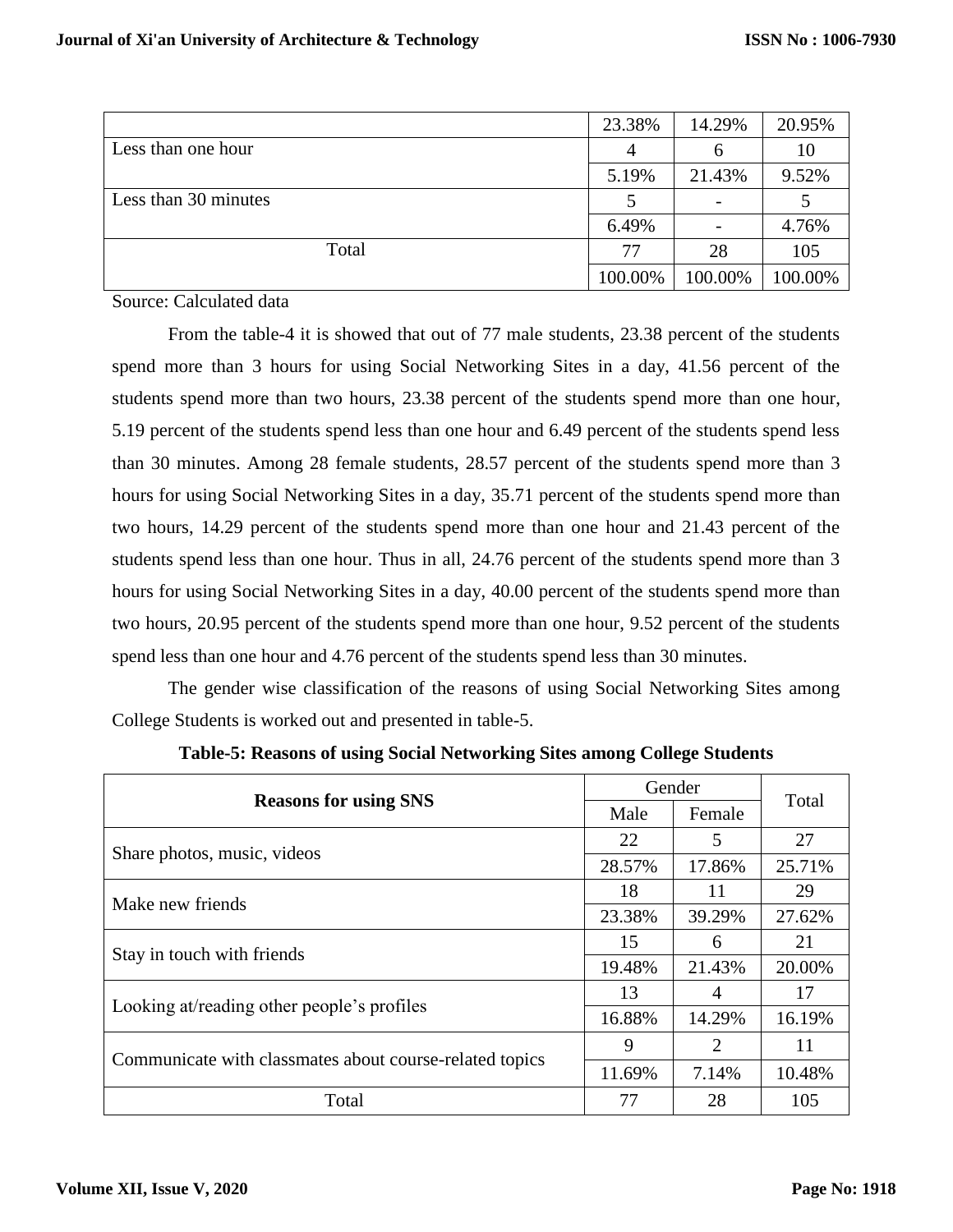| $00.0\%$<br>$00.0\%$<br>$0\%$<br>0.00 |
|---------------------------------------|
|---------------------------------------|

Source: Calculated data

From the table-4 it is showed that out of 77 male students, 23.38 percent of the students are using SNS for share their photos, music, videos, 23.38 percent of the students are using SNS for make new friends, 19.48 percent of the students are using SNS for stay in touch with friends, 18.88 percent of the students are using SNS for looking other prople's profiles and 11.69 percent of the students are using SNS for communicate with classmates about course related topics. Among 28 female students, 17.86 percent of the students are using SNS for share their photos, music, videos, 39.29 percent of the students are using SNS for make new friends, 21.43 percent of the students are using SNS for stay in touch with friends, 14.29 percent of the students are using SNS for looking other prople's profiles and 7.14 percent of the students are using SNS for communicate with classmates about course related topics. Thus in all, 25.71 percent of the students are using SNS for share their photos, music, videos, 27.62 percent of the students are using SNS for make new friends, 20.00 percent of the students are using SNS for stay in touch with friends, 16.19 percent of the students are using SNS for looking other prople's profiles and 10.48 percent of the students are using SNS for communicate with classmates about course related topics.

#### **6. Conclusion**

The study concluded that the majority of the students are member in different online Social Networking Sites (SNS), majorities of them are mostly using WhatsApp more than 3 hours in a day for the sharing their photos, music, videos, make new friends and stay in touch with friends.

## **7. References**

1. Purinat Yamakanith and P.Gurusamy, A Study on the Influence of Social Networking Sites on the Interpersonal Relationships of College Students in Chennai and Coimbatore Cities of India, International Journal of World Research, Vol: I Issue XI, November 2014, pp. 48-56.